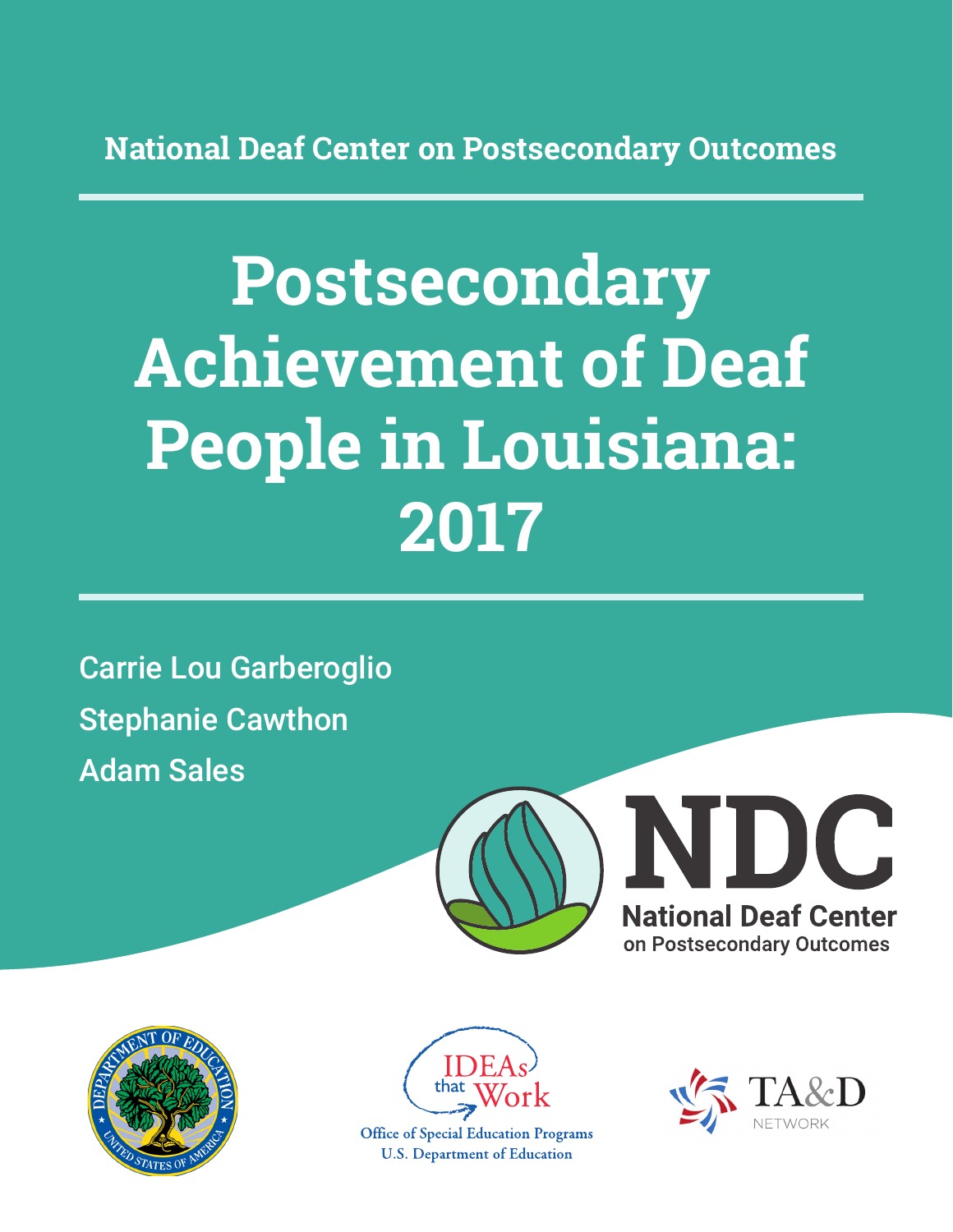This document was developed under a grant from the U.S. Department of Education, OSEP #HD326D160001. However, the contents do not necessarily represent the policy of the U.S. Department of Education, and you should not assume endorsement by the federal government.

2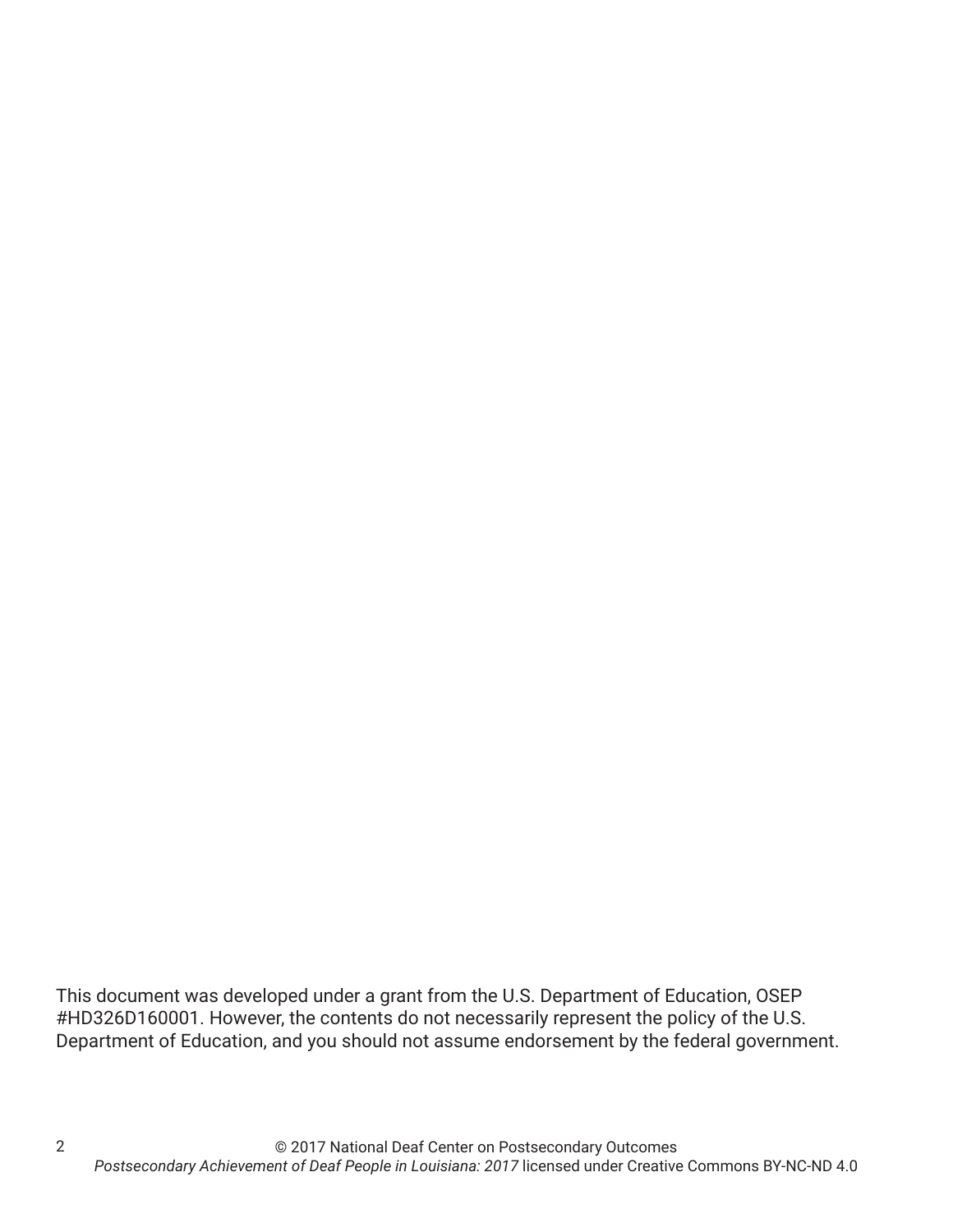Postsecondary experiences of deaf people vary widely across the nation. National reports about educational attainment and employment are available at nationaldeafcenter.org (Garberoglio, Cawthon, & Bond, 2016; Garberoglio, Cawthon, & Sales, 2017). This report provides current estimates of postsecondary achievement in Louisiana. We used 5-year estimates of data from the American Community Survey (ACS), a national survey conducted by the U.S. Census Bureau, to generate the findings in this report. More information about this dataset and the analyses are shared in the Methods section at the end of this report.

# **EDUCATIONAL ATTAINMENT**

In the United States, deaf people attained lower levels of education than their hearing peers in 2015, according to national educational attainment data (Garberoglio et al., 2017). Educational attainment also varied across gender, race, and ethnicity.



In this report, we use the term *deaf* in an all-encompassing manner to include individuals who identify as Deaf, hard of hearing, hearing impaired, late deafened, and deafdisabled.

© 2017 National Deaf Center on Postsecondary Outcomes

*Postsecondary Achievement of Deaf People in Louisiana: 2017* licensed under Creative Commons BY-NC-ND 4.0

**In Louisiana,**

**3%**

**of 25–64 year**

**olds are deaf.**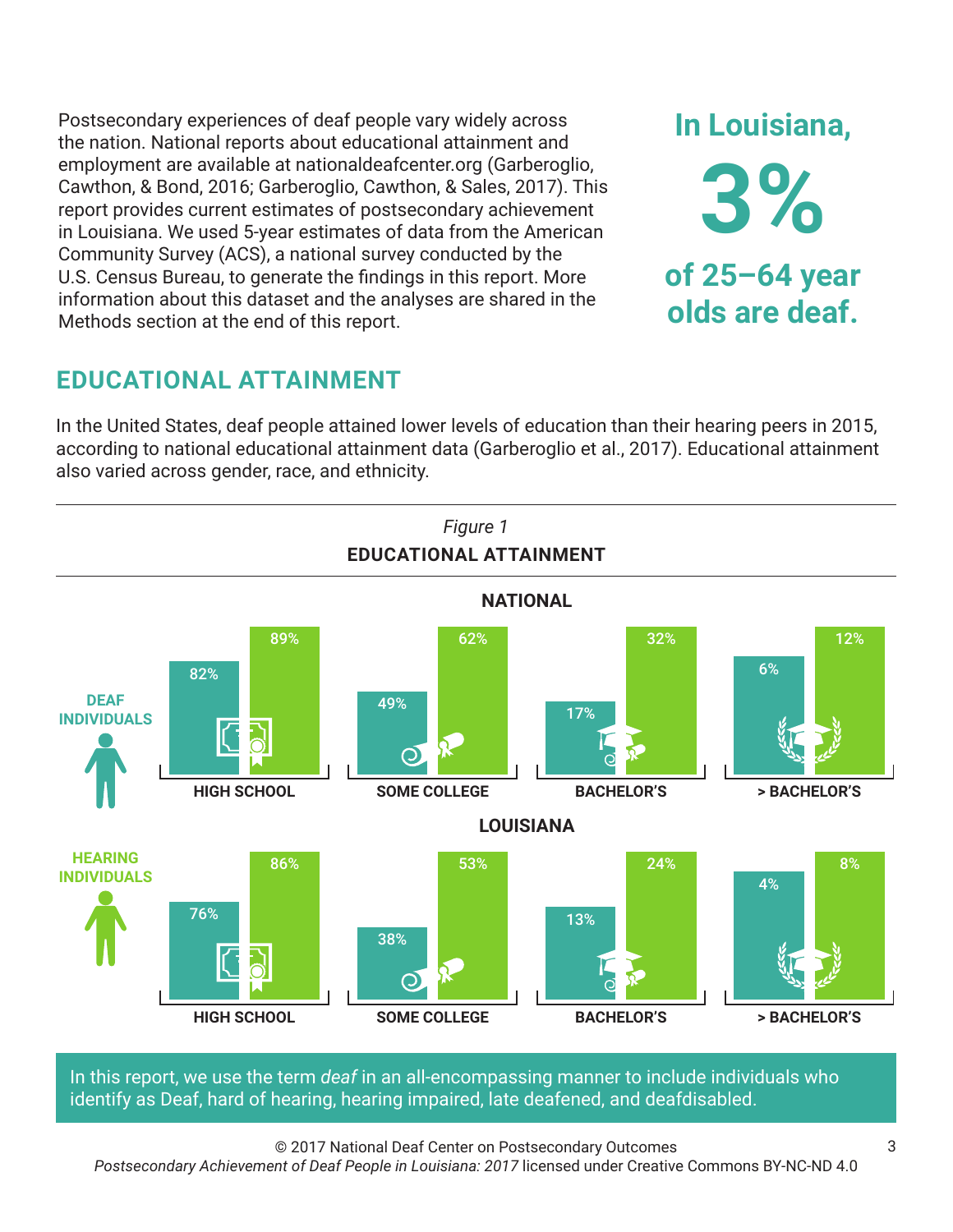### *Figure 2*

## **EDUCATIONAL ATTAINMENT IN LOUISIANA BY GENDER**



4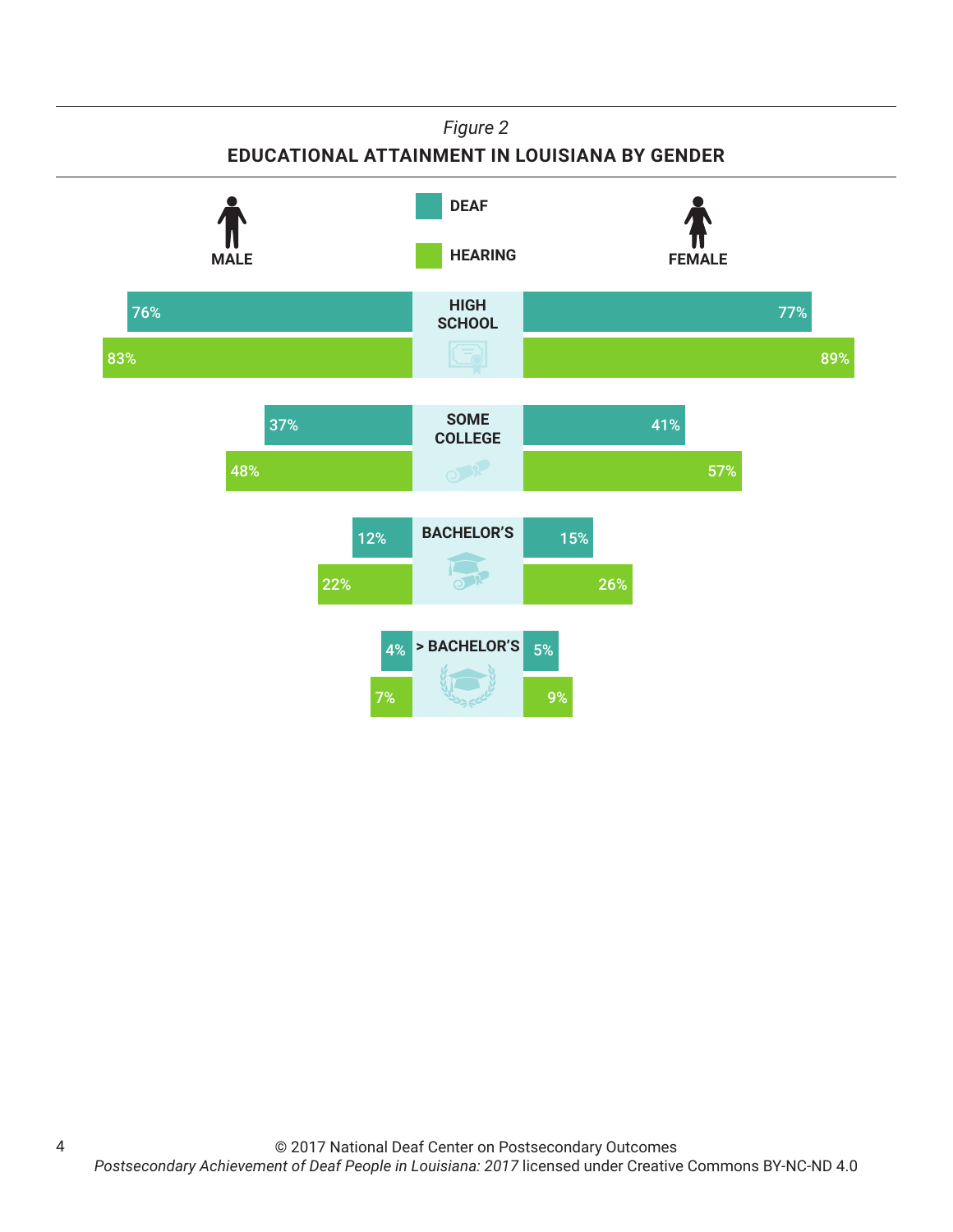#### *Figure 3*

**EDUCATIONAL ATTAINMENT IN LOUISIANA BY RACE AND ETHNICITY**



A large percentage of deaf individuals have additional disabilities, and each combination of which results in unique strengths and challenges. Educational attainment rates vary by type of disability. Across the nation, deaf individuals with any type of additional disability reported lower educational attainment levels.

5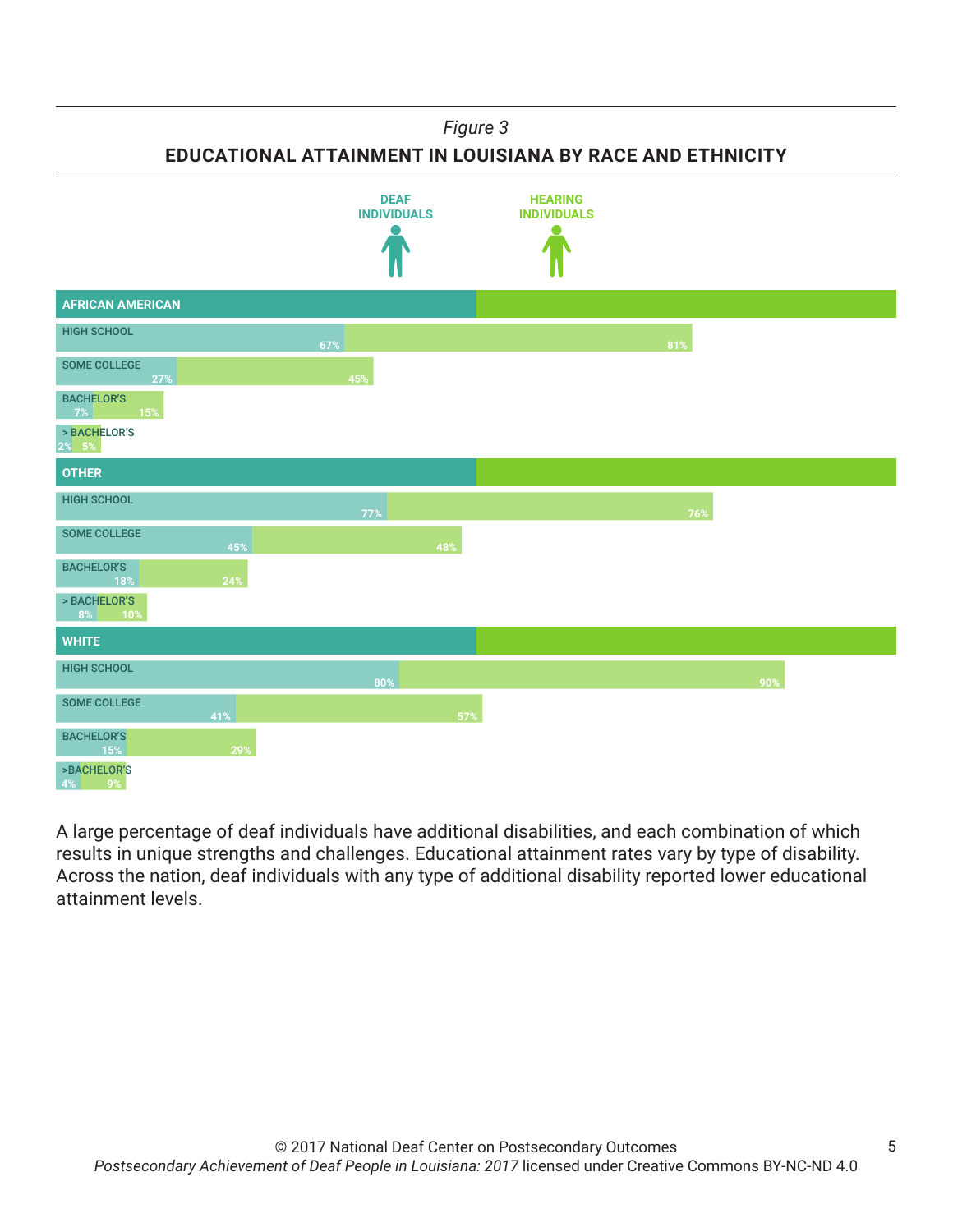## *Figure 4* **EDUCATIONAL ATTAINMENT BY DISABILITY**

|                                  | <b>HIGH</b><br><b>SCHOOL</b> | <b>SOME</b><br><b>COLLEGE</b> | <b>BACHELOR'S</b> | > BACHELOR'S |
|----------------------------------|------------------------------|-------------------------------|-------------------|--------------|
| DEAF + NO ADDITIONAL DISABILITY  | 85%                          | 45%                           | 17%               | 5%           |
| DEAF + ANY ADDITIONAL DISABILITY | 68%                          | 31%                           | 8%                | 3%           |
| <b>DEAFBLIND</b>                 | 66%                          | 30%                           | 8%                | 3%           |

# **EMPLOYMENT RATES**

6

National employment statistics show lower employment rates among deaf individuals. Almost half of deaf people are not in the labor force (Garberoglio, Cawthon, & Bond, 2016). Employment rates also vary by gender, race, and ethnicity.



© 2017 National Deaf Center on Postsecondary Outcomes

*Postsecondary Achievement of Deaf People in Louisiana: 2017* licensed under Creative Commons BY-NC-ND 4.0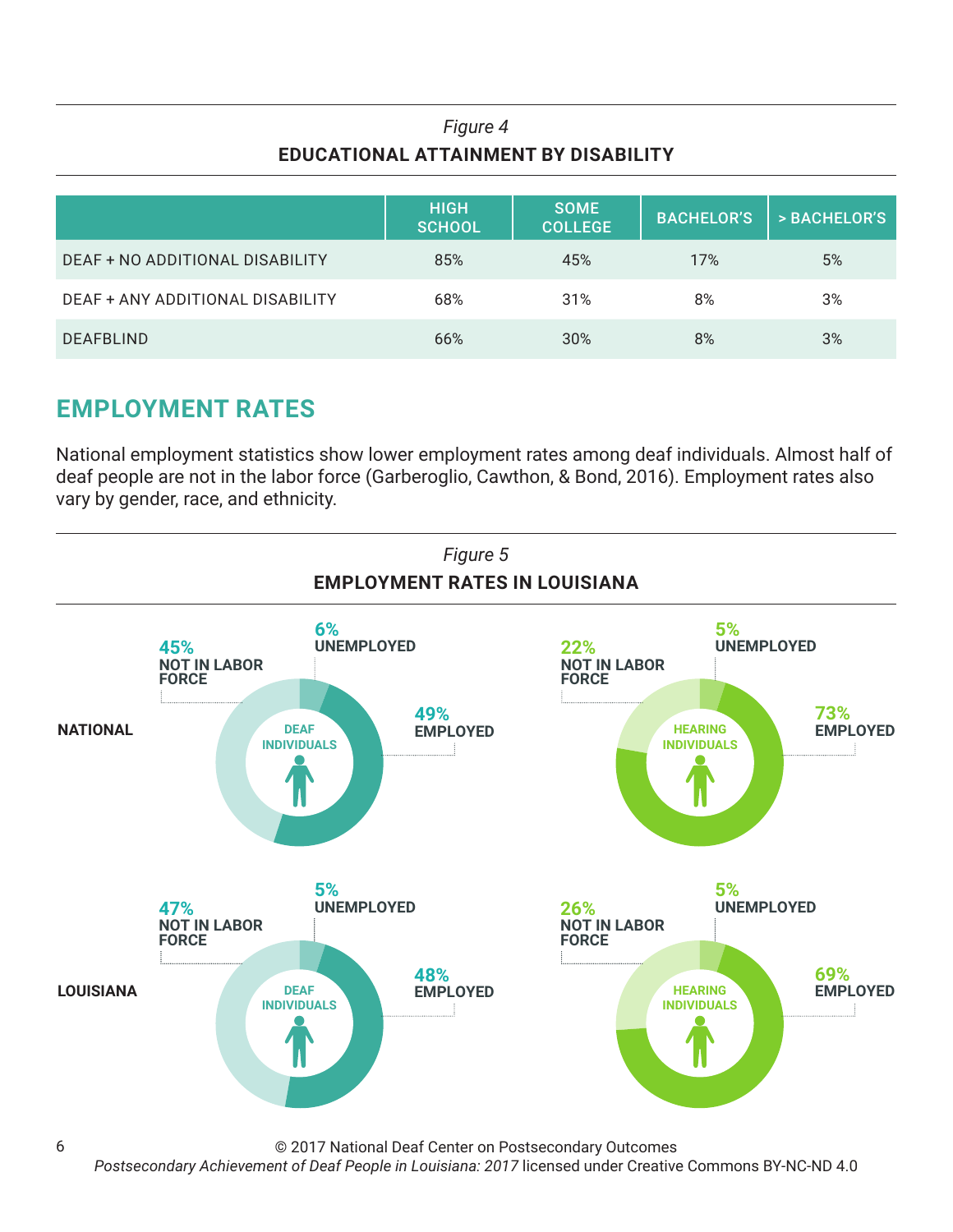

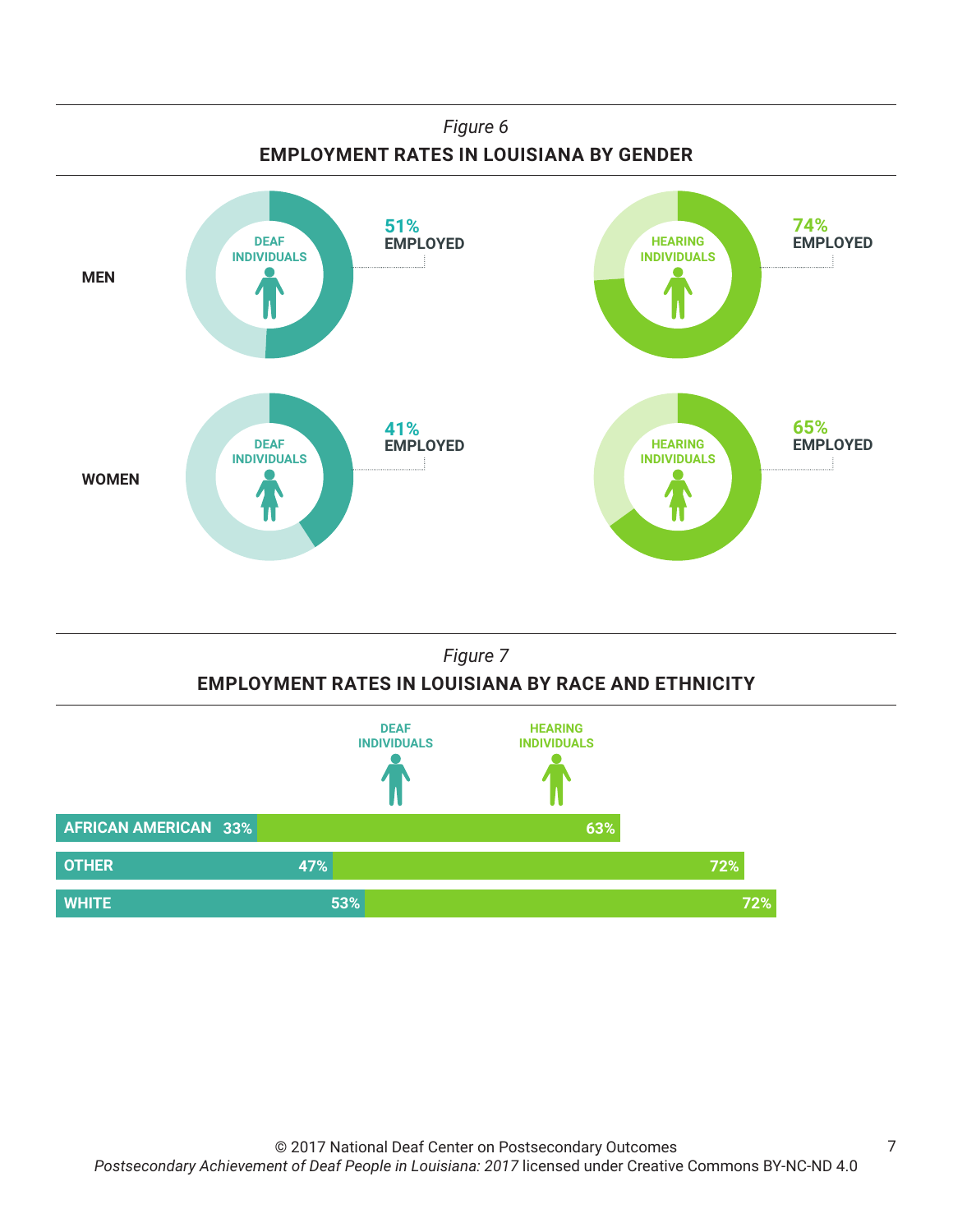## *Figure 8* **EMPLOYMENT RATES IN LOUISIANA BY DISABILITY**



# **SUPPLEMENTAL SECURITY INCOME**

Deaf individuals receive supplemental security income (SSI) benefits at different rates across the nation. 11.9% of deaf people ages 25–64 in the U.S. receive SSI benefits. In Louisiana, 15.1% of deaf people receive SSI benefits.

# **EARNINGS**

National data show lower median earnings among deaf individuals who were employed full time. Earnings also vary across gender, race, ethnicity, and disability status.



© 2017 National Deaf Center on Postsecondary Outcomes

*Postsecondary Achievement of Deaf People in Louisiana: 2017* licensed under Creative Commons BY-NC-ND 4.0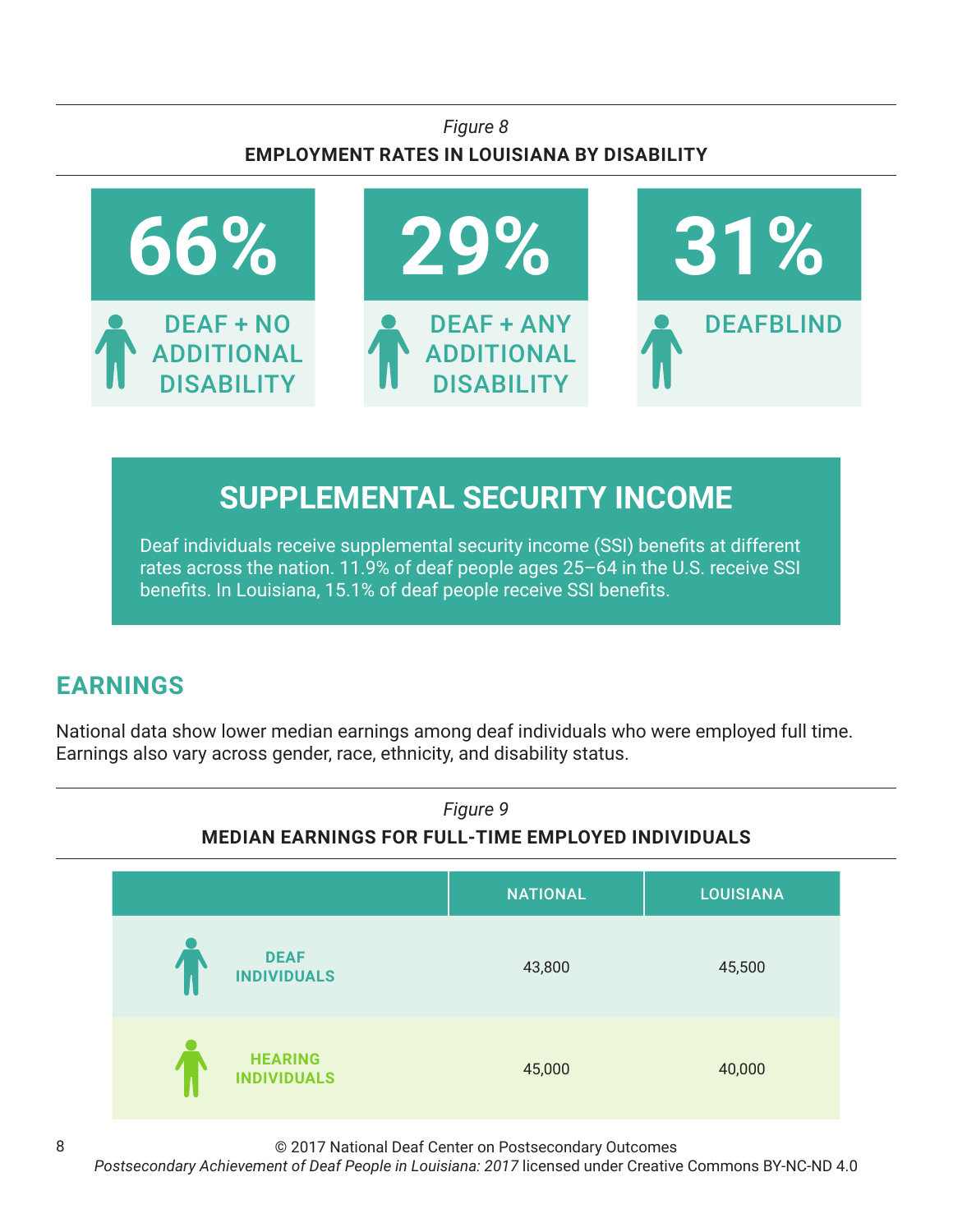*Figure 10*

**MEDIAN EARNINGS FOR FULL-TIME EMPLOYED INDIVIDUALS IN LOUISIANA BY GENDER**



*Figure 11*

**MEDIAN EARNINGS FOR FULL-TIME EMPLOYED INDIVIDUALS IN LOUISIANA BY RACE AND ETHNICITY**



*Figure 12*

**MEDIAN EARNINGS FOR FULL-TIME EMPLOYED INDIVIDUALS IN LOUISIANA BY DISABILITY**



© 2017 National Deaf Center on Postsecondary Outcomes *Postsecondary Achievement of Deaf People in Louisiana: 2017* licensed under Creative Commons BY-NC-ND 4.0